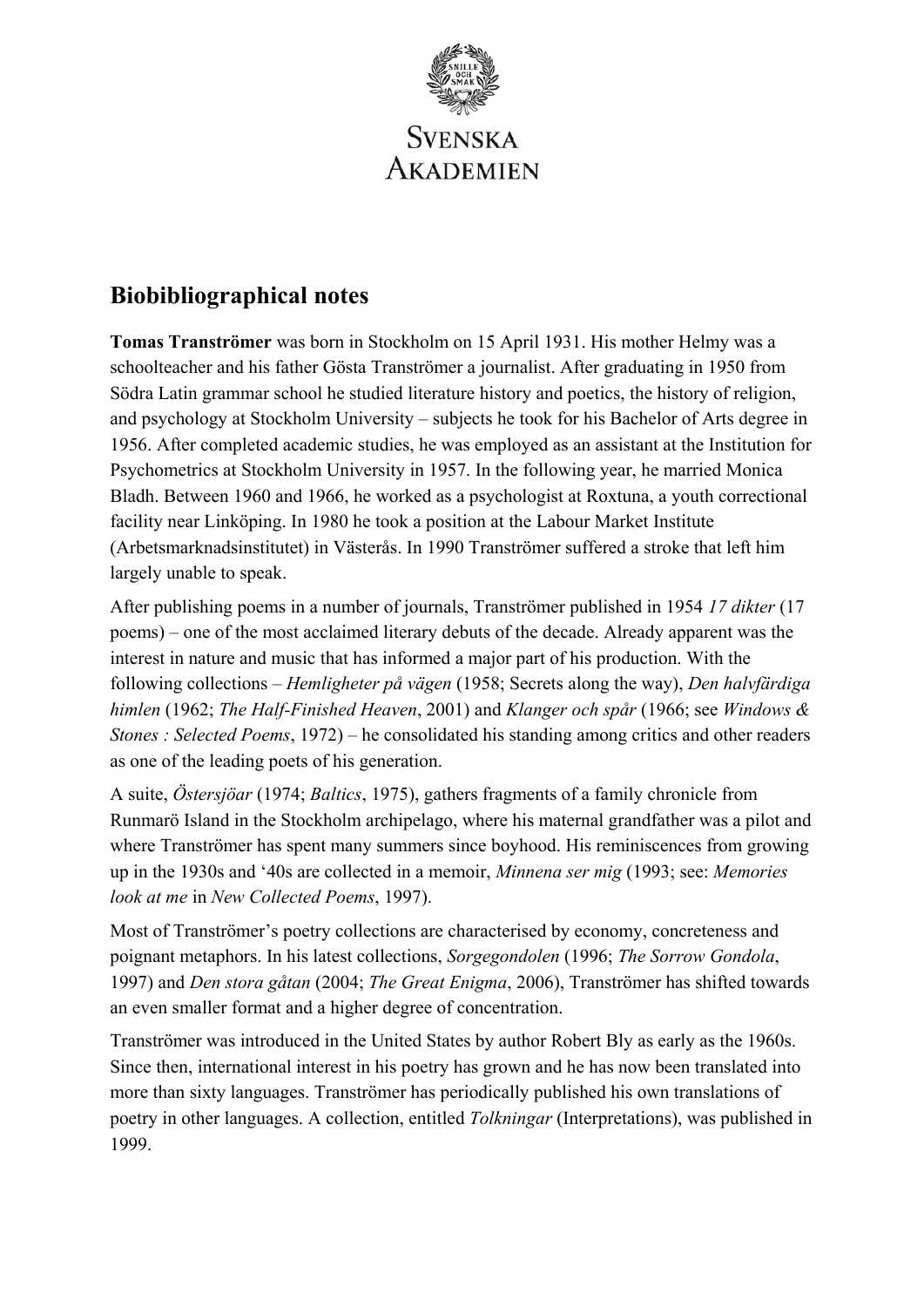## **Works in Swedish**

#### **Poetry collections**

*17 dikter*. – Stockholm : Bonnier, 1954

*Hemligheter på vägen*. – Stockholm : Bonnier, 1958

*Den halvfärdiga himlen*. – Stockholm : Bonnier, 1962

*Klanger och spår*. – Stockholm : Bonnier, 1966

*Mörkerseende*. – Göteborg : Författarförlaget, 1970

*Stigar* / Tomas Tranströmer, Robert Bly, János Pilinszky ; övers. av Tomas Tranströmer tillsammans med Géza Thinsz. – Göteborg : Författarförlaget, 1973

*Östersjöar*. – Stockholm : Bonnier, 1974

*Sanningsbarriären*. – Stockholm : Bonnier, 1978

*Det vilda torget*. – Stockholm : Bonnier, 1983

*The Blue House* = *Det blå huset* / translated from the Swedish by Göran Malmqvist. – Houston, TX. : Thunder City Press, 1987

*För levande och döda*. – Stockholm : Bonnier, 1989

*Sorgegondolen*. – Stockholm : Bonnier, 1996

*Fängelse* : *nio haikudikter från Hällby ungdomsfängelse (1959)*. – Uppsala : Ed. Edda, 2001

*Den stora gåtan*. – Stockholm : Bonnier, 2004

*Tomas Tranströmers ungdomsdikter* / utgivna och kommenterade av Jonas Ellerström. – Lund : Ellerström, 2006. – 2., utök. uppl. 2011

#### **Collections**

*Kvartett* : *17 dikter* ; *Hemligheter på vägen* ; *Den halvfärdiga himlen* ; *Klanger och spår*. – Stockholm : Bonnier, 1967

*Dikter 1954-1978*. – Stockholm : Bonnier, 1979

*Dikter*. – Stockholm : MånPocket, 1984

*Samlade dikter* : *1954-1996*. – Stockholm : Bonnier, 2001. – Ny utg. 2002 och 2005

*Dikter och prosa 1954-2004*. – Stockholm : Bonnier, 2011

### **Miscellaneous**

*Minnena ser mig*. – Stockholm : Bonnier, 1993

*Tolkningar* / redaktör: Niklas Schiöler. – Stockholm : Bonnier, 1999

*Air mail* : *brev 1964-1990* / Tomas Tranströmer, Robert Bly ; en bok sammanställd av Torbjörn Schmidt ; översättning av Lars-Håkan Svensson. – Stockholm : Bonnier, 2001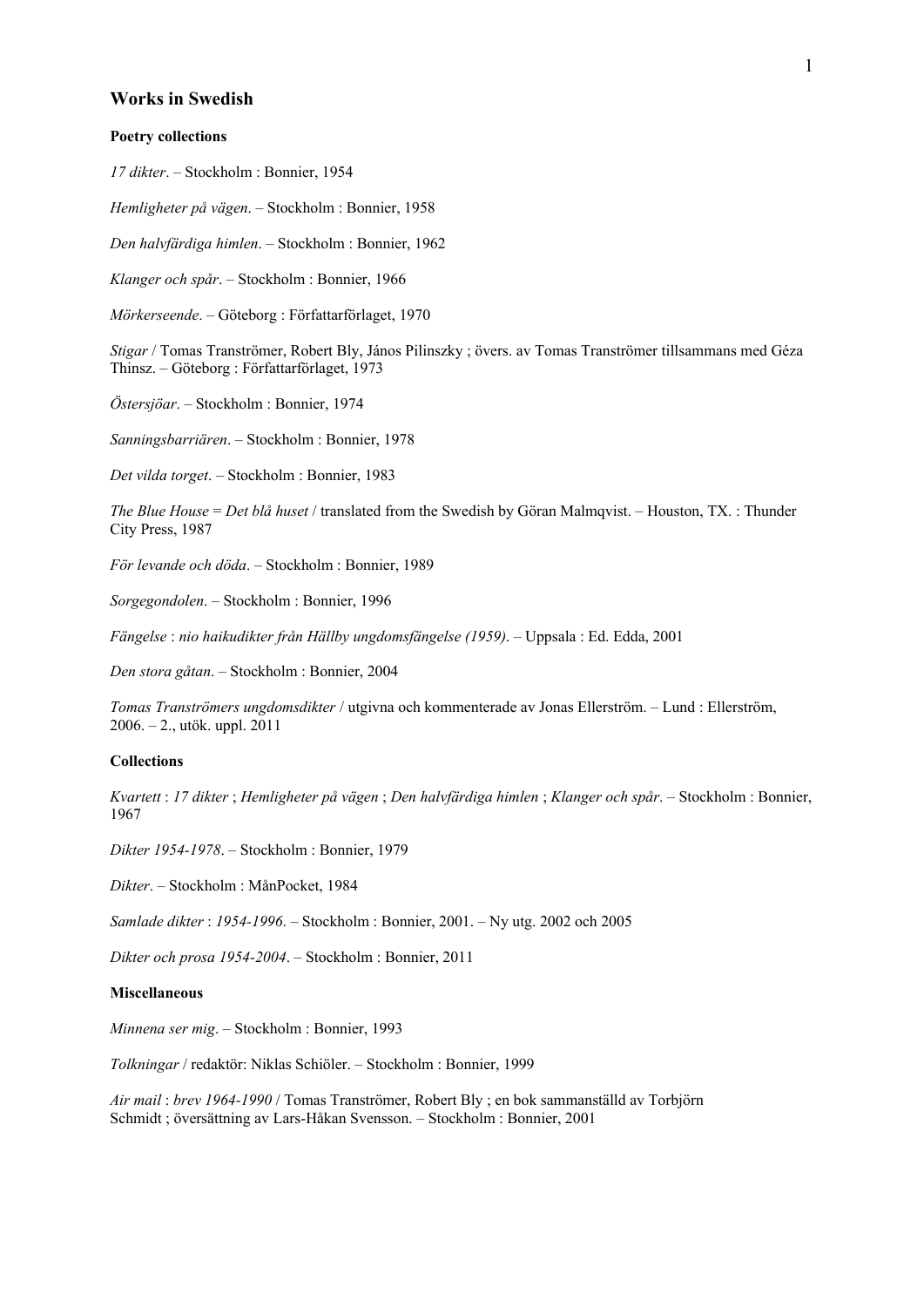### **Works in English**

*Twenty Poems* / translated by Robert Bly. – Madison, MN. : Seventies Press, 1970

*Night Vision* / selected and translated from the Swedish by Robert Bly. – London : London Magazine Editions, 1972

*Windows & Stones* : *Selected Poems* / translated by May Swenson with Leif Sjöberg. – Pittsburgh : University of Pittsburgh Press, 1972

*Elegy* ; *Some October notes* / translated from the Swedish of Tomas Tranströmer. – Rushden : Sceptre, 1973

*Citoyens* / translated from the Swedish by Robin Fulton. – Knotting, Bedfordshire : Sceptre Press, 1974

*Baltics* / translated by Samuel Charters. – Berkeley : Oyez, 1975. – Translation of Östersjöar

*Baltics* / translated from the Swedish by Robin Fulton. – London : Oasis Books, 1980. – Translation of Östersjöar

*How the Late Autumn Night Novel Begins* / translated by Robin Fulton. – Knotting, Bedfordshire : Sceptre Press, 1980

*Truth Barriers* : *Poems* / translated and introduced by Robert Bly. – San Francisco : Sierra Club Books, 1980. – Translation of Sanningsbarriären

*Selected Poems* / translated by Robin Fulton. – Ann Arbor, MI. : Ardis Publishers, 1981

*The Truth Barrier* / translated from the Swedish by Robin Fulton. – London : Oasis, 1984

*The Wild Marketplace* / translated by John F. Deane. – Sandymount, Dublin : Dedalus, 1985. – Translation of Det vilda torget

*Tomas Tranströmer* : *Selected Poems, 1954-1986* / edited by Robert Hass. – New York : Ecco Press, 1987

*The Blue House* = *Det blå huset* / translated from the Swedish by Göran Malmqvist. – Houston, TX. : Thunder City Press, 1987

*Collected Poems* / translated by Robin Fulton. – Newcastle upon Tyne : Bloodaxe Books, 1987

*For the Living and the Dead* / poems translated from Swedish by John F. Deane. – Dublin : Dedalus, 1994

*For the Living and the Dead* : *New Poems and a Memoir* / edited by Daniel Halpern. – Hopewell, NJ : Ecco Press, 1995

*For the Living and the Dead* : *A Bilingual Edition* / translation from the Swedish by Don Coles. – Ottawa, Ont. : BuschekBooks, 1996

*New Collected Poems* / translated by Robin Fulton. – Newcastle upon Tyne : Bloodaxe Books, 1997

*Sorgegondolen* = *The Sorrow Gondola* / translated from the Swedish by Robin Fulton. – Dublin : Dedalus Press, 1997

*The Half-Finished Heaven* : *The Best Poems of Tomas Tranströmer* / chosen and translated by Robert Bly. – Saint Paul, MN. : Graywolf Press, 2001

*The Deleted World*. – Bilingual ed. / new versions in English by Robin Robertson. – London : Enitharmon Press, 2006

*The Great Enigma* : *New Collected Poems* / translated from the Swedish by Robin Fulton. – New York, NY : New Directions, 2006

*The Sorrow Gondola* = *Sorgegondolen* / translated by Michael McGriff & Mikaela Grassl. – København : Green Integer, 2010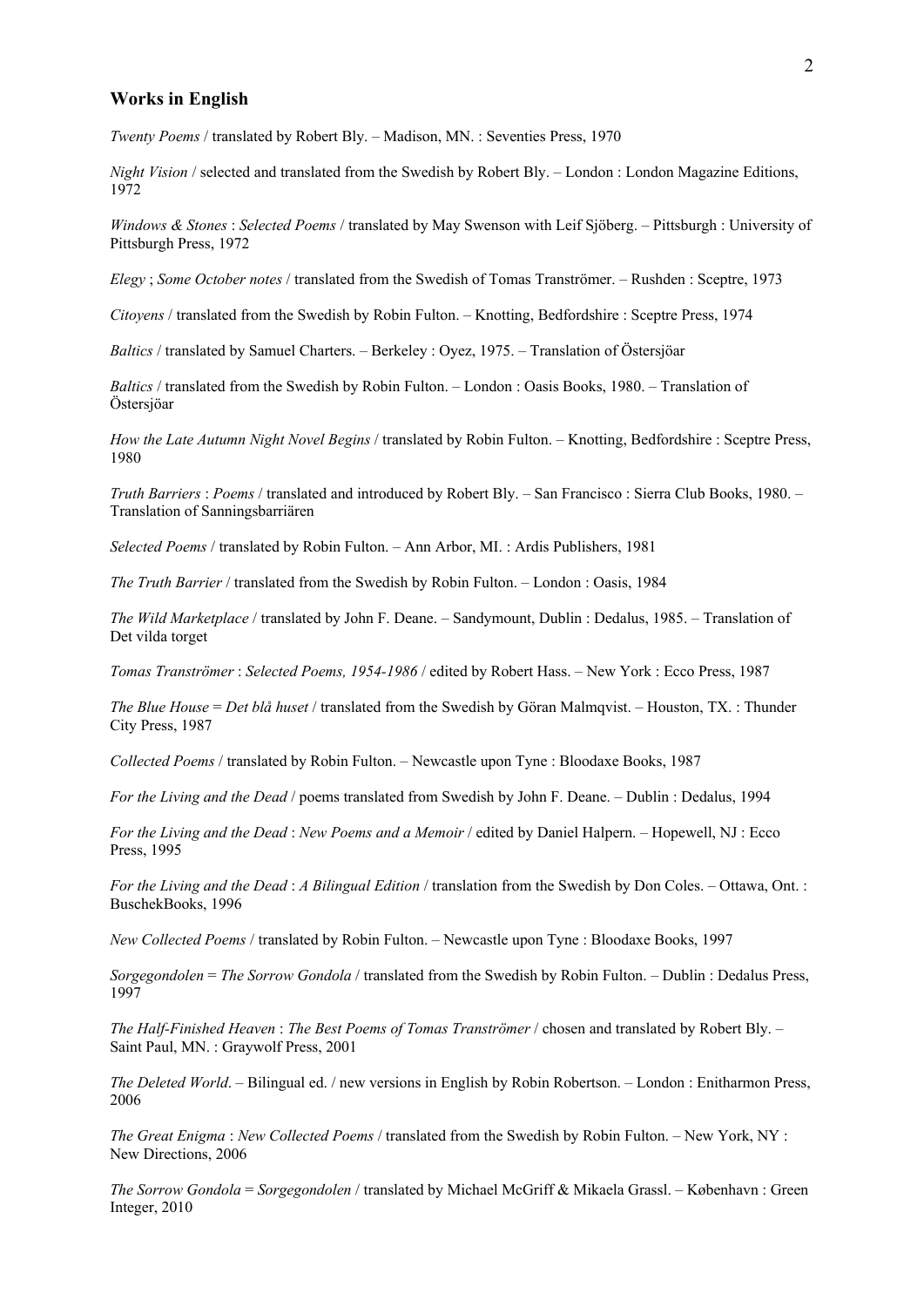## **Works in French**

*Baltiques* : *et autres poèmes, anthologie (1966-1989)* / traduit du suédois par Jacques Outin ... – Pantin : Le Castor astral, 1989. – Traduction de: Östersjöar

*Œuvres complètes* : *poèmes, 1954-1996* / traduit du suédois et préface par Jacques Outin ; avertissement de Kjell Espmark ... ; postf. de Renaud Ego. – Bègles : Le Castor astral, 1996

*Les souvenirs m'observent* / traduit du suédois et postface par Jacques Outin. – Bègles : Le Castor astral, 2004. – Traduction de: Minnena ser mig

*La grande énigme* : *45 haïkus* / adaptés du suédois par Jacques Outin ; préface de Petr Kral ; photogr. de Lucien Clergue. – Talence : Le Castor astral, 2004. – Traduction de: Den stora gåtan

*Baltiques* : *œuvres complètes 1954-2004* / traduit du suédois et préfacé par Jacques Outin ; avertissement de Kjell Espmark ; postface de Renaud Ego. – Paris : Gallimard, 2004

## **Works in Spanish**

*Postales negras* / traducción: Roberto Mascaró & Christian Kupchik. – Stockholm : Ediciones Inferno, 1988

*El bosque en otoño* / traducción de Roberto Mascaró. – Montevideo : Uno/Siesta, 1989

*Para vivos y muertos* / versiones de Roberto Mascaró ; con la versión de Bálticos de Francisco Uriz. – Madrid : Hiperión, 1992

*Góndola fúnebre* / versión castellana de Roberto Mascaró. – Concepción : Ed. Literatura Americana Reunida (LAR), 2000

*29 jaicus y otros poemas* = *29 haiku och andra dikter* / versión castellana y prólogo de Roberto Mascaró. – Montevideo : Ediciones Imaginarias, 2003

*Poemas selectos y Visión de la Memoria* / versión castellana: Roberto Mascaró. – Caracas : Bid & Co., 2009

*El cielo a medio hacer* / traducción y selección de Roberto Mascaró. – Madrid : Nórdica Libros, 2010

# **Works in German**

*Gedichte* / Aus dem Schwedischen von Hanns Grössel. – München : Hanser, 1981

*Gedichte* / Aus dem Schwedischen von Hanns Grössel. – München : Heyne, 1983

*Formeln der Reise* / Aus dem Schwedischen nachgedichtet von Friedrich Ege, Hanns Grössel, Richard Pietrass, Pierre Zekeli. – Berlin : Verlag Volk und Welt, 1983.

*Der wilde Marktplatz* : *Gedichte* / Aus dem Schwedischen von Hanns Grössel. – München : Hanser, 1985. – Originaltitel: Det vilda torget

*Der Mond und die Eiszeit* : *Gedichte* / Aus dem Schwedischen von Hanns Grössel. – München : Piper, 1992

*Schmetterlingsmuseum* : *fünf autobiographische Texte* / Aus dem Schwedischen von Hanns Grössel. – Leipzig : Reclam, 1992

*Für Lebende und Tote* : *Gedichte* / Aus dem Schwedischen von Hanns Grössel. – München : Hanser, 1993. – Originaltitel: För levande och döda

*Sämtliche Gedichte* / Aus dem Schwedischen von Hanns Grössel. – München : Hanser, 1997

*Die Erinnerungen sehen mich* / Aus dem Schwedischen von Hanns Grössel. – München : Hanser, 1999. – Originaltitel: Minnena ser mig